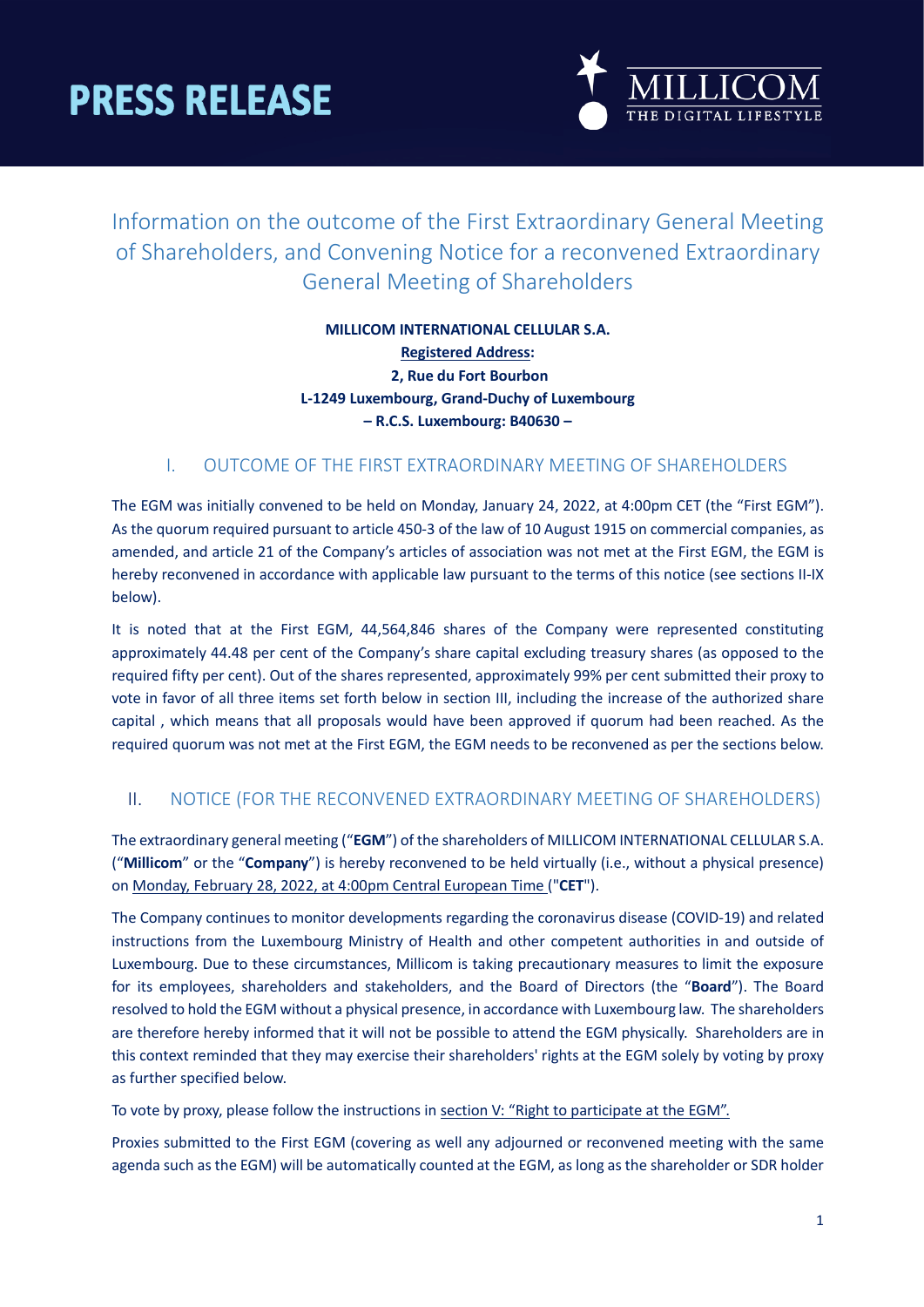

who submitted such proxy is still eligible to vote on the EGM and has not duly submitted another proxy for the EGM. If the number of shares or SDRs held by the shareholder or SDR holder decreased, votes will only be counted for the amount held on the Voting Record Date (as defined in section V below).

If a shareholder or SDR holder submitted a proxy to vote on the First EGM and they wish to change their vote, then they may vote again. The latest voting instruction prevails. Please note: in order to be eligible (and have their votes counted), Millicom SDR holders whose SDRs are registered in the name of a broker or nominee must temporarily re-register the SDRs in their own name in the records maintained by Euroclear Sweden AB (as described in detail in section V below).

### III. AGENDA

The EGM will consider and vote on the agenda points of the First EGM as reproduced here below. Please, refer to section IX: ["Notes to the Agenda Points of the EGM"](#page-5-0) to find detailed information about these proposals.

- 1. To elect the Chair of the EGM and to empower the Chair to appoint the other members of the bureau of the meeting. [\[Note\]](#page-5-1)
- 2. To increase the authorized share capital of the Company from one hundred and ninety-nine million nine hundred and ninety-nine thousand, eight hundred United States Dollars (USD 199,999,800.-) divided into one hundred and thirty-three million, three hundred and thirty-three thousand, two hundred (133,333,200) shares, with a par value of one dollar fifty cents (USD 1.50) each, to three hundred million United States Dollars (USD 300,000,000) divided into two hundred million (200,000,000) shares with a par value of one dollar fifty cents (USD 1.50) each, in accordance with Article 420-26 (5) of the law of 10 August 1915 on commercial companies, as amended from time to time (the "**1915 Law**") and to amend article 5, paragraphs 1 and 4 of Millicom's articles of association accordingly. [\[Note\]](#page-1-0)
- 3. In relation to the increase of the authorized share capital, to receive the special report of the Board of Directors of Millicom issued in accordance with Article 420-26 (5) of the 1915 Law, inter alia. [\[Note\]](#page-1-0)

### IV. KEY DATES

| February 10-14, 2022     | Conversion stoppage        |
|--------------------------|----------------------------|
| February 14, 2022        | <b>Voting Record Date</b>  |
| February 23, 2022        | Deadline to submit proxies |
| <b>February 28, 2022</b> | <b>EGM</b>                 |

### V. RIGHT TO PARTICIPATE AT THE EGM

<span id="page-1-0"></span>The following persons who comply with the procedure below, and who hold shares or SDRs on February 14, 2022 (the "Voting Record Date") at 24.00 CET are eligible to vote at the EGM<sup>[1](#page-1-1)</sup>:

<span id="page-1-1"></span> $1$  However, notwithstanding anything to the contrary herein, the Bureau of the EGM shall have the discretionary power to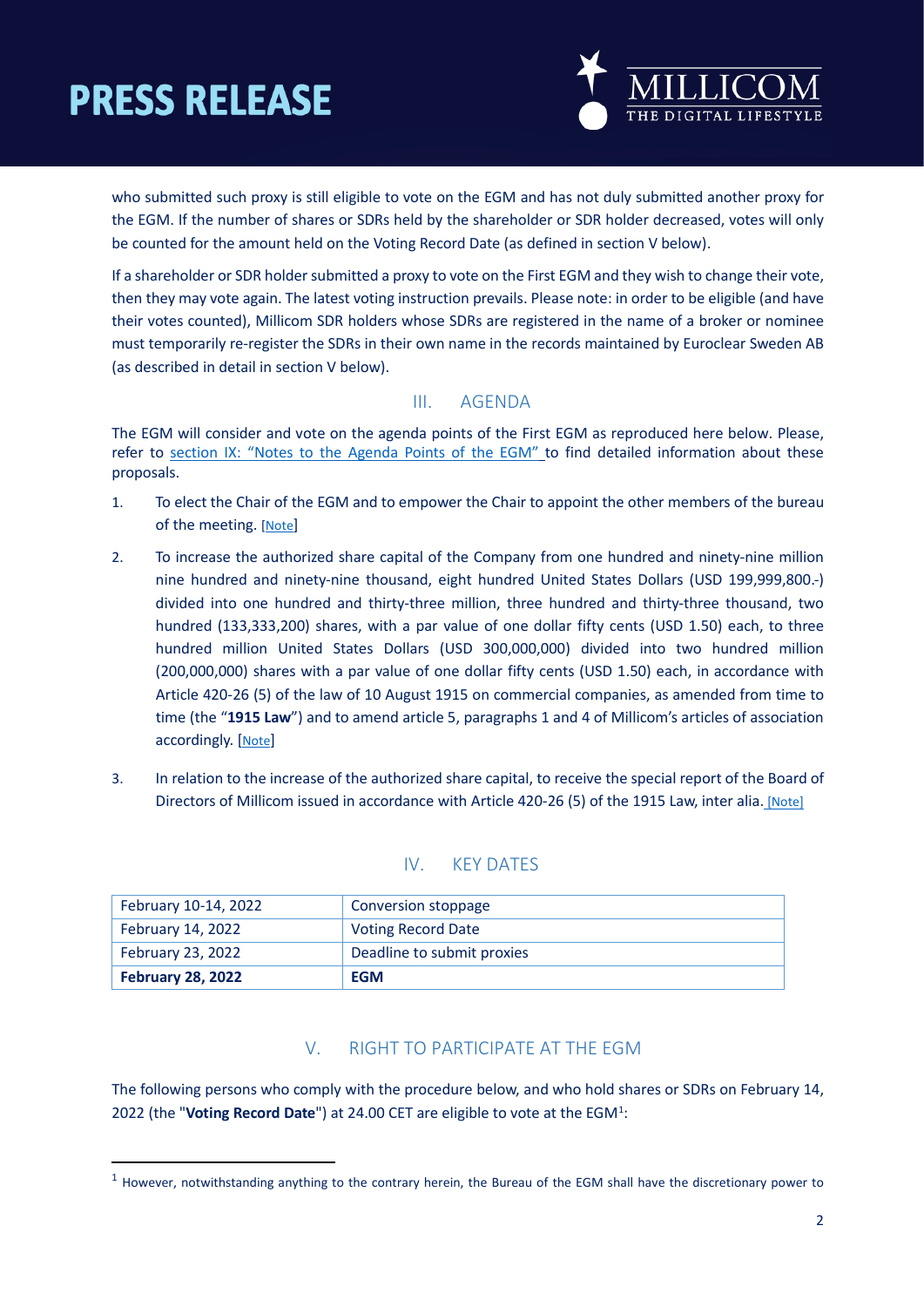

(1) Holders of Millicom shares traded on the Nasdaq Stock Market in the US ("**Nasdaq US**") under the ticker symbol TIGO ("**Millicom Shareholders**") that are registered with the Broadridge Investor Communications, Inc. ("**Broadridge**"), including those held by Cede & Co ("**DTCC**"), and

(2) Holders of SDRs traded on Nasdaq Stockholm under the ticker symbol TIGO\_SDB ("**Millicom SDR Holders**") that are registered with Euroclear Sweden AB.

**Conversion stoppage.** Conversionsfrom SDRsinto shares, and vice versa, will not be permitted from February 10, 2022 (included) up to February 14, 2022 (included). Millicom SDR Holders who seek to convert their SDRs to shares, or vice versa (which can be done in accordance with the proceduresset out on Millicom's website), should take into consideration the dates and times noted above.

**Instructions for voting** by Millicom Shareholders are shown below. Instructions for voting by Millicom SDR Holders are shown on the following pages.

#### **1. Millicom Shareholders (US)**

#### *Eligible shareholders*

Voting is reserved to Millicom Shareholders duly registered with Broadridge and/or held by DTCC, on the Voting Record Date (as defined above) at 24.00 CET and who vote in accordance with these procedures.

Beneficial owners. Beneficial owners of shares that are registered in the name of a nominee or broker (including nominees or brokers that hold shares through DTCC) have the right to instruct their nominee or broker on how to vote with a voter instruction form ("**VIF**"), or as may otherwise be established by the nominee or broker.

Beneficial holders who wish to vote directly must request the nominee or broker that appears as the registered shareholder on the Voting Record Date to issue a legal proxy which allows the beneficial owner to vote his or her shares directly.

Beneficial owners who do not vote via their brokers/nominees or do not have a legal proxy are not eligible to vote.

*Ways to vote and deadline*

By proxy: registered shareholders may submit the [power of attorney form \("](http://www.millicom.com/investors/agm-egm-notices/)**Millicom Shareholder Proxy Form [\(reconvened EGM\)](http://www.millicom.com/investors/agm-egm-notices/)**") containing their voting instructions, such that it is received **no later than on February 23, 2022**.

Proxies submitted to the First EGM (covering as well any adjourned or reconvened meeting with the same agenda such as the EGM) will be automatically counted at the EGM, as long as the Millicom

exceptionally accept the voting of a Millicom Shareholder or Millicom SDR Holder at the EGM, even if the relevant proxy has a formal deficiency or was received after the deadlines contained herein.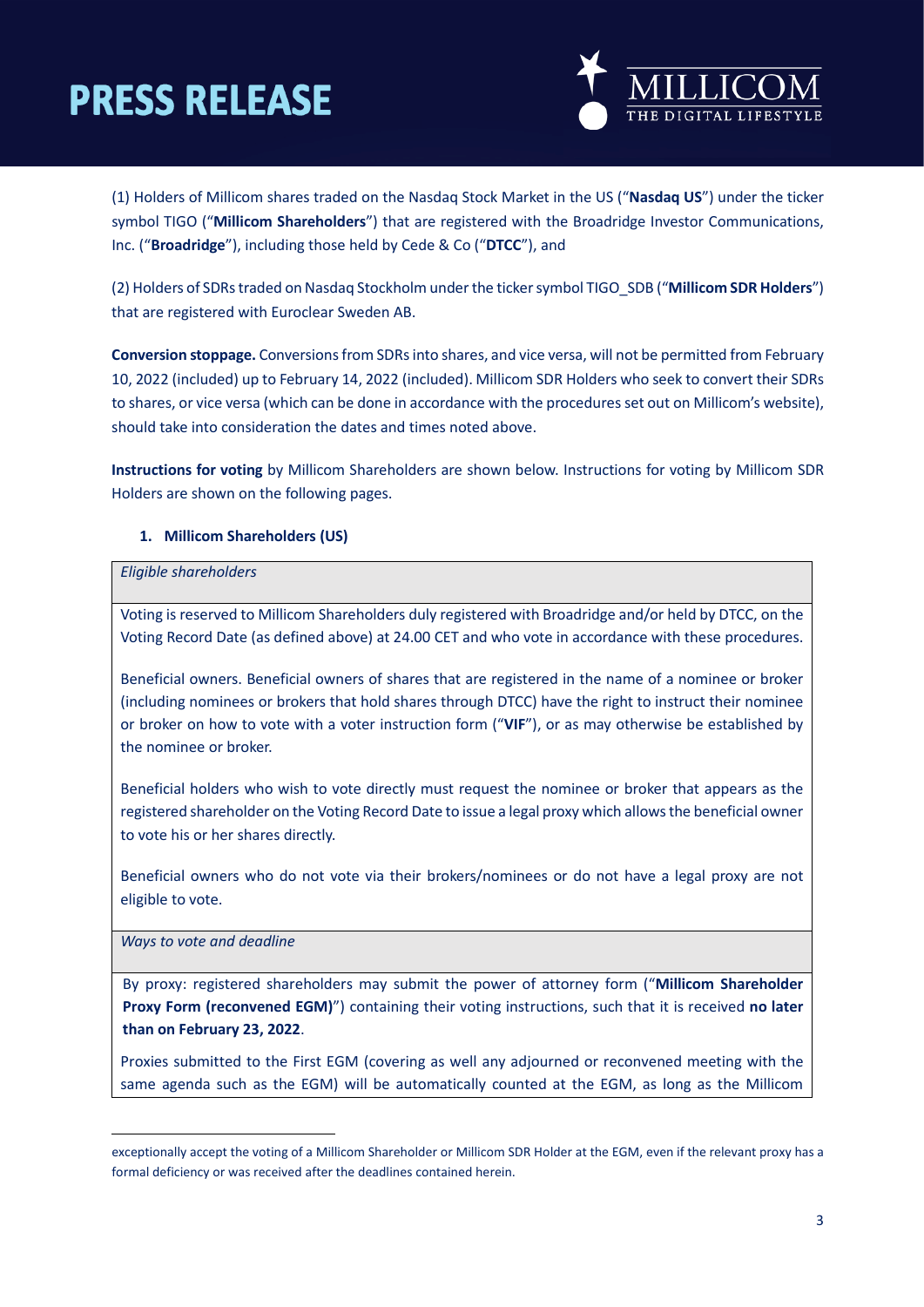

Shareholder who submitted such proxy is still eligible to vote on the EGM and has not duly submitted another proxy for the EGM. If the number of shares held by the Millicom Shareholder decreased, votes will only be counted for the amount held on the Voting Record Date of the reconvened EGM. If a shareholder submitted a proxy to vote on the First EGM and they wish to change their vote, then they may vote again. The latest voting instruction prevails.

*Channels to submit the Millicom Shareholder Proxy Form (reconvened EGM)*

1. **Online**: The Company had sent by post the invitation letter and the Millicom Shareholder Proxy Form needed to vote at the First EGM. The Millicom Shareholder Proxy Form included a control number. Votes to the EGM can be cast or changed using the same control number at <https://east.proxyvote.com/pv/web>

If you consider that you are eligible to vote but you have not received the control number by post and you would like to submit your vote online, please contact Millicom at [information@millicom.com](mailto:information@millicom.com)

2. **By post**: The Millicom Shareholder Proxy Form (reconvened EGM) can be submitted by post. The original completed, dated and signed Millicom Shareholder Proxy Form (reconvened EGM) should be mailed to the address provided in the form. Shareholders that choose to send the Millicom Shareholder Proxy Form (reconvened EGM) by post should also send a scanned copy to[: information@millicom.com](mailto:information@millicom.com)

All forms and all supporting documents can be downloaded from Millicom's website: <https://www.millicom.com/our-company/governance/shareholder-meetings/>

### **2. Millicom SDR Holders (Sweden)**

#### *Eligible Millicom SDR Holders*

Voting is reserved to Millicom SDR Holders duly registered with Euroclear Sweden AB as of the Voting Record Date (as defined above) at 24.00 CET and who vote in accordance with these procedures.

**Re-registration**. In order to exercise their rights at the EGM, Millicom SDR Holders whose SDRs are registered in the name of a broker or nominee must temporarily re-register the SDRs in their own name in the records maintained by Euroclear Sweden AB. Millicom SDR Holders wishing to re-register must inform their broker/nominee well in advance of the Voting Record Date so that they appear on the records maintained by Euroclear Sweden AB at 24.00 CET on the Voting Record Date.

Note that those Millicom SDR Holders who re-registered to cast their vote on the First EGM need to **reregister again, so they are also eligible to participate at the reconvened EGM.**

Note that the re-registration process can take up to 10 working days, and SDR Holders who have not reregistered will not be eligible to vote at the EGM. As such, we strongly recommend commencing the reregistration process as soon as possible.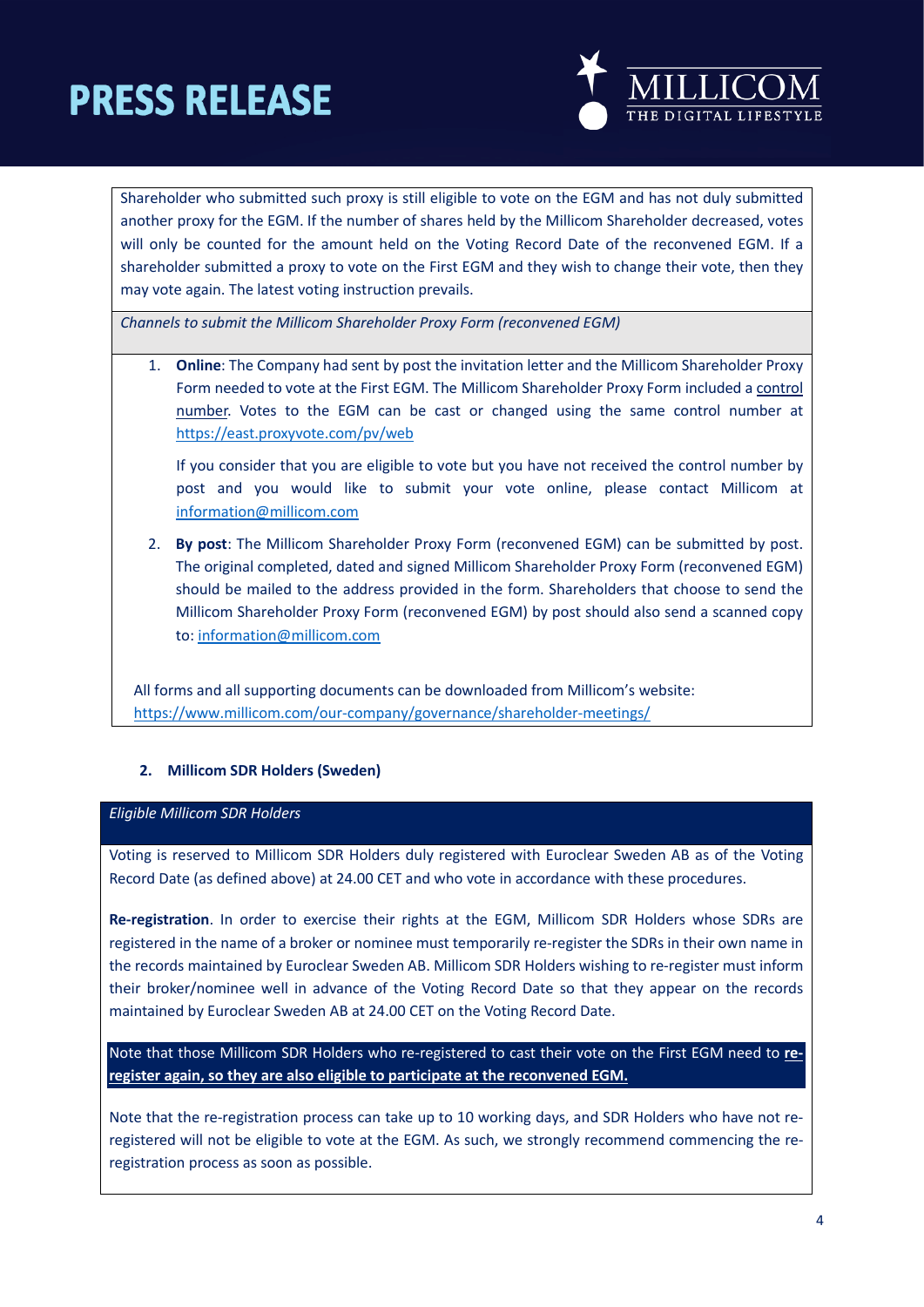

#### *Ways to vote and deadline*

By proxy: registered Millicom SDR Holders may submit the **[power of attorney form \("SDR Holder](http://www.millicom.com/investors/agm-egm-notices/) Proxy Form [\(reconvened EGM\)](http://www.millicom.com/investors/agm-egm-notices/)**") containing their voting instructions, such that it is received **no later than on February 23, 2022**.

Proxies submitted to the First EGM (covering as well any adjourned or reconvened meeting with the same agenda such as the EGM) will be automatically counted for the EGM, as long as the SDR holder who submitted such proxy is still eligible to vote on the EGM and has not duly submitted another proxy for the EGM. This will require re-registration, in the case of Millicom SDR Holders whose SDRs are registered in the name of a broker or nominee (as described above). If the number of SDRs held by the SDR holder decreased, votes will only be counted for the amount held on the Voting Record Date of the reconvened EGM. If an SDR Holder submitted a proxy to vote on the First EGM and they wish to change their vote, then they may vote again. The latest voting instruction prevails.

*Channels to submit the SDR Holder Proxy Form (reconvened EGM)*

1. **Online**: The Company had sent by post the invitation letter to vote at the First EGM. The invitation letter included a pin code. Votes can be cast or changed using the pin code online at [https://anmalan.vpc.se/Millicom/frmEntre.aspx.](https://anmalan.vpc.se/Millicom/frmEntre.aspx)

If you are a Millicom SDR Holder eligible to vote at the EGM but have not received the invitation letter, and you would like to submit your vote online, please contact Euroclear at: [millicom@euroclear.com](mailto:millicom@euroclear.eu) or by phone: +468-401 43 11 between 9:00 and 16:00 CET.

2. **By post**: The SDR Holder Proxy Form (reconvened EGM) can be submitted by post. The original completed, dated, and signed SDR Holder Proxy Form (reconvened EGM) shall be mailed to the address provided in the form.

Millicom SDR Holders that choose to send the SDR Holder Proxy Form (reconvened EGM) by post should also send a scanned copy to[: millicom@euroclear.com](mailto:millicom@euroclear.eu)

All forms and all supporting documents can be downloaded from Millicom's website: <https://www.millicom.com/our-company/governance/shareholder-meetings/>

### VI. SHARE CAPITAL, QUORUM, AND MAJORITY

Millicom has 101,739,217 outstanding shares, each with nominal value of USD 1.50, and each share is entitled to one vote. On January 24, 2022, Millicom held 1,538,257 shares in treasury. The number of shares held in treasury by Millicom will be updated as at the Voting Record Date to calculate the voting results. Voting rights attached to shares held in treasury are suspended by law.

In accordance with article 450-3(2) of the law of 10 August 1915 on commercial companies, as amended, and article 21 of the Company's articles of association, the reconvened EGM can validly deliberate any item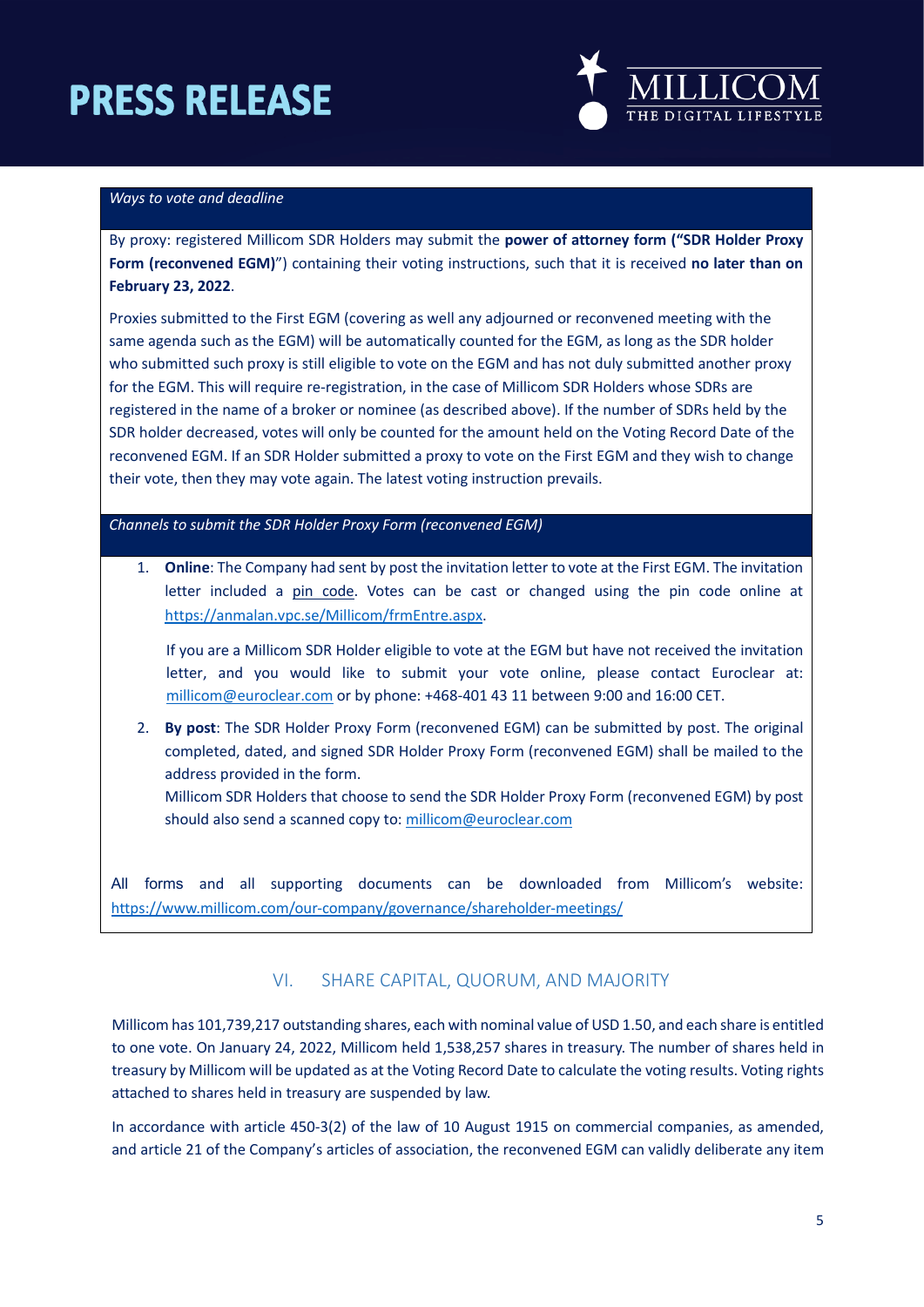

of the agenda of the EGM regardless of the proportion of capital represented at the EGM, and the resolutions will validly be adopted only if approved by at least 2/3 of the votes cast. Each share is entitled to one vote.

### VII. ABILITY TO ASK QUESTIONS AHEAD OF THE EGM

Shareholders have the right to ask questions about items on the agenda of the EGM ahead of the meeting. The Company will on a best-efforts basis provide responses to the questions on the Company's website. Questions must be received by the Company by February 23, 2022. Questions must be sent by e-mail to: [information@millicom.com](mailto:information@millicom.com) and include the shareholder's full name and address and proof of ownership of Millicom shares on the Voting Record Date.

### VIII. SUPPORTING DOCUMENTS AND INFORMATION

The following documents and information related to the EGM are available to shareholders at the Registered Address of Millicom and on Millicom's website [https://www.millicom.com/our](https://www.millicom.com/our-company/governance/shareholder-meetings/)[company/governance/shareholder-meetings/:](https://www.millicom.com/our-company/governance/shareholder-meetings/)

- this Convening Notice
- the Millicom Shareholder Proxy Form (reconvened EGM) Nasdaq US
- the Millico[m SDR Holder Proxy](http://www.millicom.com/investors/agm-egm-notices/) Form (reconvened EGM) Nasdaq Stockholm
- the draft resolutions of the EGM
- the draft restated Articles of Association

Shareholders may also receive a copy of the above-mentioned documents by sending a request by mail to the Millicom Registered Address, attention: Company Secretary, and by e-mail t[o information@millicom.com](mailto:information@millicom.com)

### IX. NOTES TO THE AGENDA POINTS OF THE EGM

#### <span id="page-5-1"></span><span id="page-5-0"></span>**EGM – item 1: CHAIRMAN OF THE MEETING**

Millicom's Board proposes Mr. Alexander Koch, attorney at law (*Avocat à la Cour/Rechtsanwalt*), with professional address in Luxembourg, to preside over the EGM.

In the event of Mr. Alexander Koch's absence, the Chairman of the Board – or in the absence of the Chairman of the Board, any member of the Board virtually present at the EGM – shall be empowered to appoint from amongst the persons present at the meeting the individual that will preside over the EGM.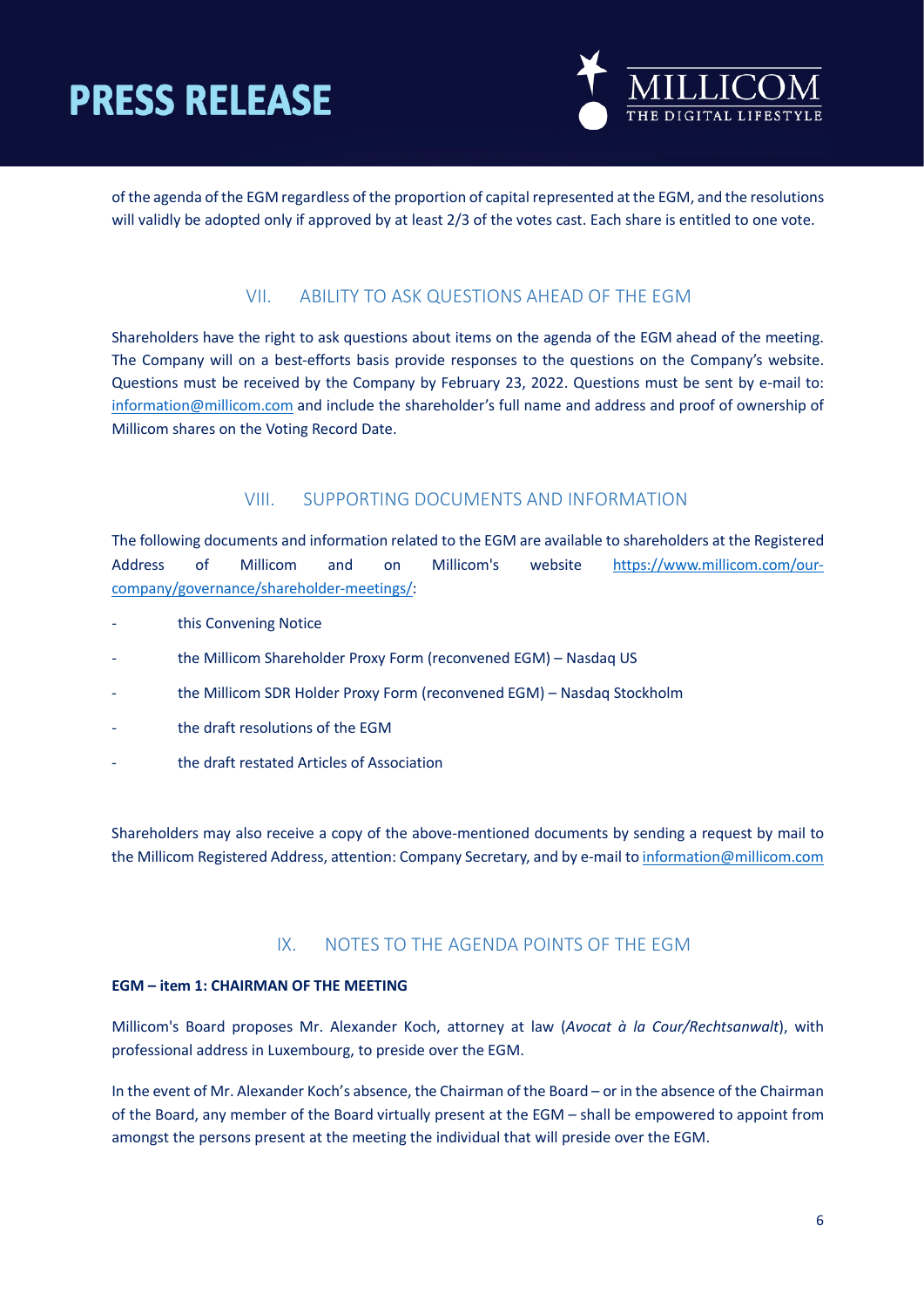

The Chairman of the EGM shall be empowered to appoint, from among the persons present at the meeting, the other members of the bureau of the meeting (i.e., the Secretary and the Scrutineer).

### **EGM – items 2 and 3: INCREASE IN AUTHORIZED SHARE CAPITAL AND AMENDMENT OF ARTICLE 5 OF THE ARTICLES OF ASSOCIATION**

The Board proposes to increase the authorized share capital from one hundred and ninety-nine million, nine hundred and ninety-nine thousand, eight hundred United States Dollars (USD 199,999,800.-) divided into one hundred and thirty-three million, three hundred and thirty-three thousand, two hundred (133,333,200) shares with a par value of one dollar fifty cents (USD 1.50) each, to three hundred million United States Dollars (USD 300,000,000) divided into two hundred million (200,000,000) shares with a par value of one dollar fifty cents (USD 1.50) each.

The proposed increase in the authorized capital is to enable the Company to proceed with the rights offering announced in the press release [on acquiring full control of Tigo Guatemala](https://millicom.gcs-web.com/news-releases/news-release-details/millicom-tigo-acquire-full-control-tigo-guatemala) published on November 11, 2021, and to maintain the ratio between authorized and issued share capital within market practice. Further information on the rights issue (including full terms and conditions such as record date, subscription price etc.) will be disclosed at a later date. The proposed increase in the authorized capital shall not in any way amend or increase the existing authorization of the Board to remove or limit the preferential subscription right of the Shareholders, in case of issue of shares against payment in cash to a maximum of new shares representing 5% of the then outstanding shares (including shares held in treasury by the Company itself). The authorization remains valid until 4 May 2023, as further clarified in Article 5 of the articles of association of the Company.

The amended article 5 of the articles of association of the Company shall read as follows:

Article 5. Corporate Capital.

*The Company has an authorized capital of three hundred million United States Dollars (USD 300,000,000) divided into two hundred million (200,000,000) shares with a par value of one dollar fifty cents (USD 1.50). The Company has an issued capital of one hundred and fifty-two million, six hundred and eight thousand,*  eight hundred and twenty-five dollars and fifty cents (United States Dollars) (USD 152,608,825.50) *represented by one hundred and one million, seven hundred and thirty-nine thousand, two hundred and seventeen (101,739,217) shares with a par value of one dollar and fifty cents (USD 1.50) each, fully paidin.*

*The authorized capital of the Company may be increased or reduced by a resolution of the shareholders of the Company (the "Shareholder(s)") adopted in the manner required by the Law for amendment of these Articles.*

*The Board is authorized and empowered to:*

*(i) realize any increase of the issued capital within the limits of the authorized capital in one or several successive tranches, by issuing of new shares, against payment in cash or in kind, by*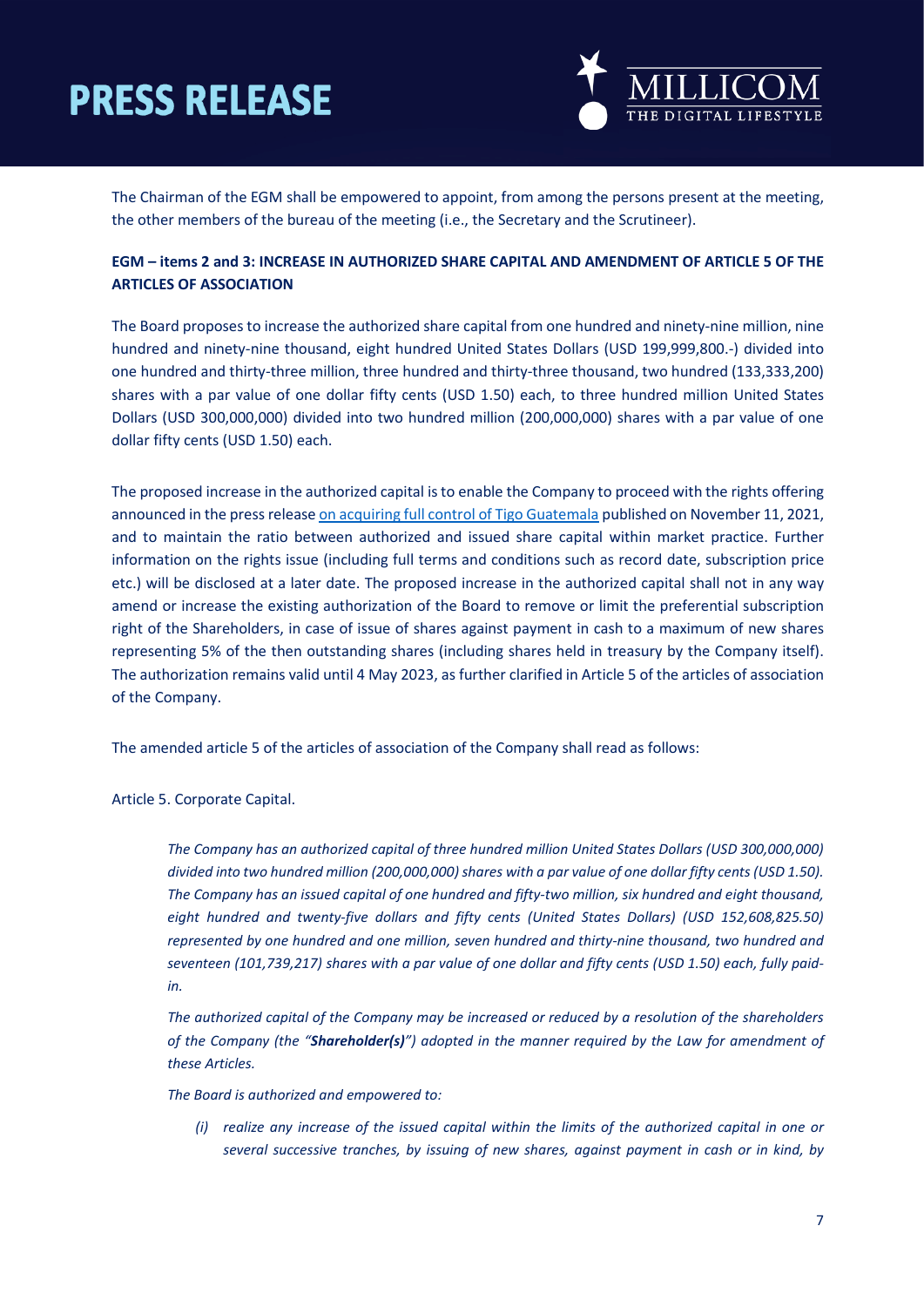

*conversion of claims, integration of distributable reserves or premium reserves, or in any other manner;* 

- *(ii) determine the place and date of the issue or the successive issues, the issue price, the terms and conditions of the subscription of and paying up on the new shares; and*
- *(iii) remove or limit the preferential subscription right of the Shareholders in case of issue of shares against payment in cash to a maximum of new shares representing 5% of the then outstanding shares (including shares held in treasury by the Company itself).*

*This authorization is valid until 4 May 2023, and it may be renewed by an extraordinary general meeting of the Shareholders for those shares of the authorized corporate capital which up to then will not have been issued by the Board.*

*Following each increase of the corporate capital realized and duly stated in the form provided for by the Law, the first paragraph of this article 5 will be modified so as to reflect the actual increase; such modification will be recorded in authentic form by the Board or by any person duly authorized and empowered by it for this purpose.*

**The Board January 24, 2022** 

*The personal data of SDR holders and shareholders collected from the SDR/share register, notification of attendance to the EGM as well as information regarding representatives and advisors will be used for registration, drawing up of voting list for the EGM and, where applicable, minutes from the EGM. The personal data will be processed in accordance with the General Data Protection Regulation (Regulation (EU) 2016/679 of the European Parliament and of the Council) in force as of May 25, 2018.*